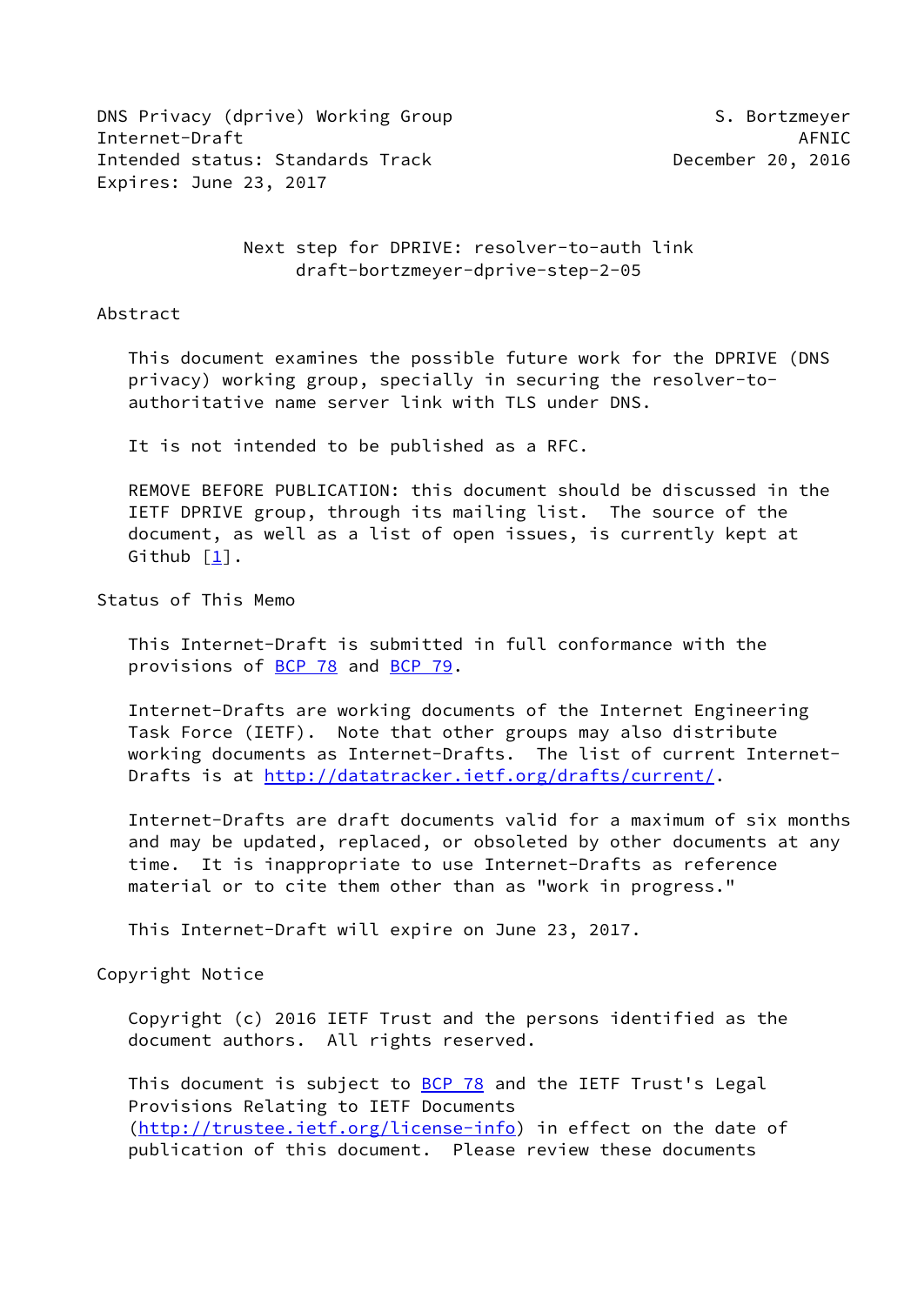<span id="page-1-1"></span>Internet-Draft DPRIVE step 2 December 2016

 carefully, as they describe your rights and restrictions with respect to this document. Code Components extracted from this document must include Simplified BSD License text as described in Section 4.e of the Trust Legal Provisions and are provided without warranty as described in the Simplified BSD License.

Table of Contents

| Introduction and background    | $\overline{2}$ |
|--------------------------------|----------------|
| 2.                             | $\overline{3}$ |
| 3.                             | $\overline{4}$ |
| 3.1.                           | $\overline{4}$ |
| 3.2.                           | $\overline{5}$ |
| 3.3.<br>PKIX                   | $\overline{5}$ |
| 3.4.                           | 6              |
| 3.5.                           | 6              |
| 3.6.                           | 6              |
| 4.                             | 6              |
| 5.                             | $\overline{1}$ |
| 6.                             | $\overline{1}$ |
| 7.                             | $\overline{1}$ |
| 8.                             | $\overline{1}$ |
| Normative References<br>8.1.   | 8              |
| Informative References<br>8.2. | 8              |
| 8.3.<br>URIs                   | 10             |
| Author's Address               | 10             |
|                                |                |

<span id="page-1-0"></span>[1](#page-1-0). Introduction and background

To improve the privacy of the DNS user ([\[RFC7626](https://datatracker.ietf.org/doc/pdf/rfc7626)]), the standard solution is to encrypt the requests with TLS ( $[REC 7858]$ ). Just encrypting, without authenticating the remote server, leaves the user's privacy vulnerable to active man-in-the-middle attacks. [\[RFC7858](https://datatracker.ietf.org/doc/pdf/rfc7858)] and [[I-D.ietf-dprive-dtls-and-tls-profiles\]](#page-8-1) describe how to authenticate the DNS resolver, in the stub-to-resolver link. We have currently no standard way to authenticate the authoritative name server, in the resolver-to-auth link.

 The two cases are quite different: a stub resolver has only a few resolvers, and there is typically a pre-existing relationship. But a resolver speaks to many authoritative name servers, without any prior relationship. This means that, for instance, having a static key for the resolver makes sense while it would be clearly unrealistic for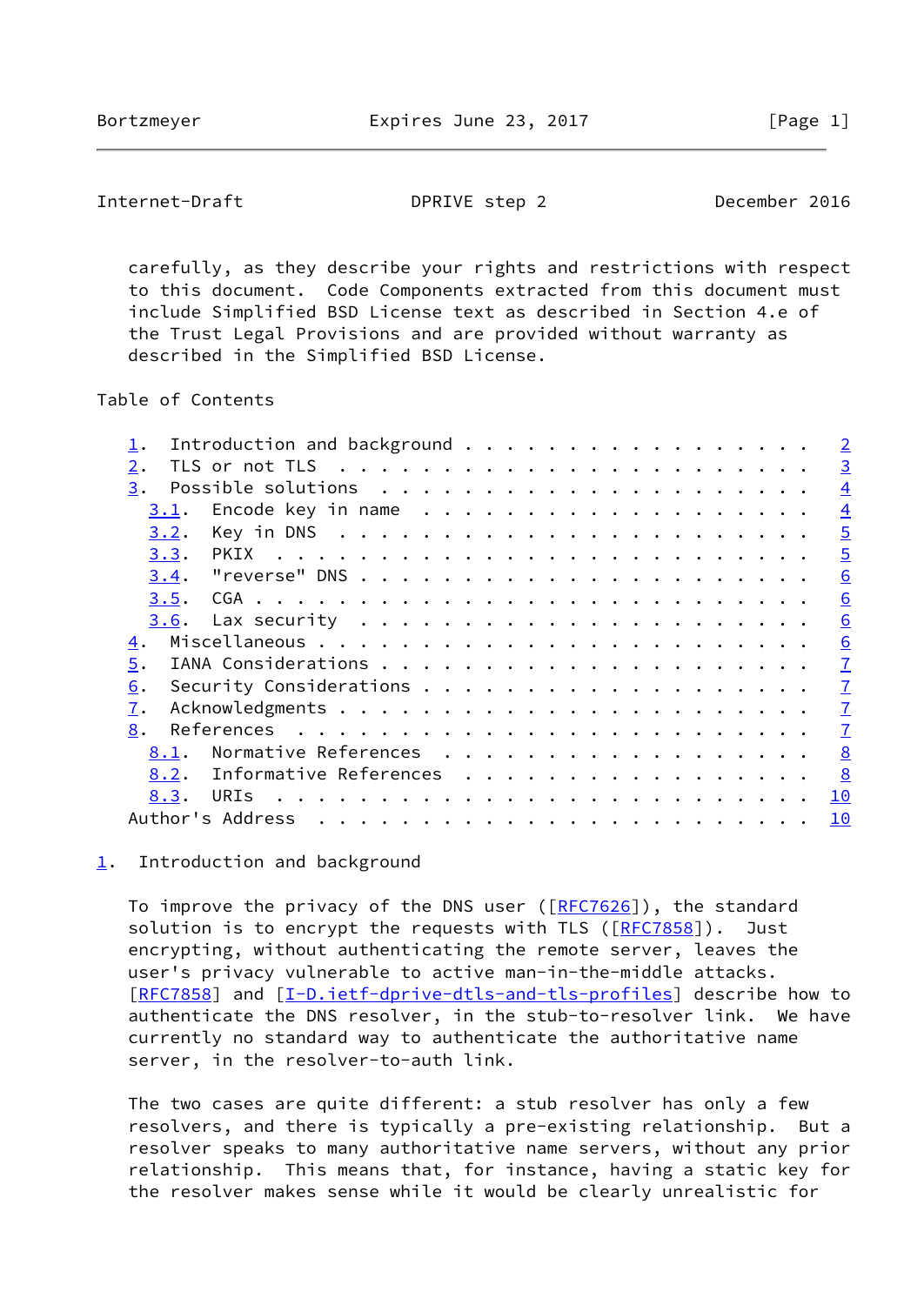the authoritative server.

 Another difference is that resolvers are typically known by IP address (obtained by DHCP or manual configuration) while authoritative name servers are known by name (obtained from zone

Bortzmeyer **Expires June 23, 2017** [Page 2]

<span id="page-2-1"></span>Internet-Draft DPRIVE step 2 December 2016

 delegation). This makes things easier for techniques similar to DANE: the manager of the ns1.example.net name server can always add a TLSA record under example.net while she may have problems modifying the zone under in-addr.arpa or ip6.arpa.

 Note that, despite the fact that resolvers are in general configured by IP address,  $[I-D.iett-dprive-dtls-and-tls-profiles]$  does not use it. It describes several techniques to get the domain name of the resolver, and authenticates using this name.

 (On the other hand, the resolver knows also the IP address of the authoritative server, so it can authenticate based on this, the fourth and fifth solutions in [Section 3.](#page-3-0))

 A third difference between the stub-to-resolver and resolver-to-auth links is that, in the second case, it is more difficult to report authentication problems to the end-user. (For better or for worse, the DNS is not end-to-end.)

 The original charter of the DPRIVE working group, in force at the time of this draft, says "The primary focus of this Working Group is to develop mechanisms that provide confidentiality between DNS Clients and Iterative Resolvers" and adds "but it may also later consider mechanisms that provide confidentiality between Iterative Resolvers and Authoritative Servers". This document is here for this second step, "between Iterative Resolvers and Authoritative Servers". It will probably require a rechartering of the group.

<span id="page-2-0"></span>[2](#page-2-0). TLS or not TLS

 There are several criteria to take into account before choosing an encryption protocol: client latency, server memory, client memory, novelty vs. maturity of design, maturity of actual code (libraries), support by other IETF groups, design complexity, cryptographic protocol agility ([[RFC7696](https://datatracker.ietf.org/doc/pdf/rfc7696)])...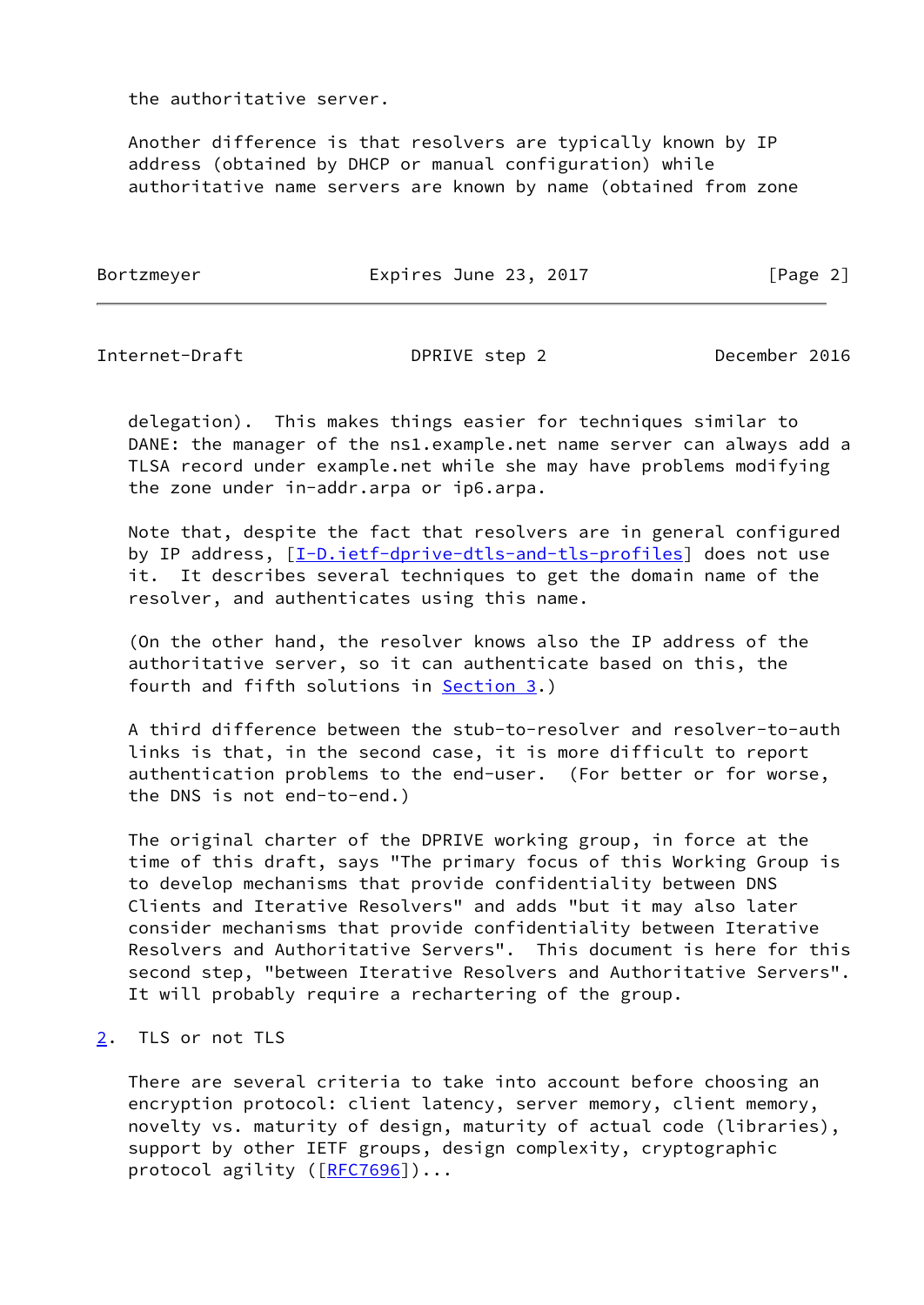At first glance, the obvious protocol choice for encrypting the resolver-to-auth link is to use DNS over TLS or DTLS ([[RFC7858](https://datatracker.ietf.org/doc/pdf/rfc7858)], [\[I-D.ietf-dprive-dnsodtls](#page-9-0)]):

Already standardised

 Relies on a well-know security protocol (and inventing a new security protocol is quite dangerous)

 On the other hand, the DNS has some special properties. While a stub resolver talks to only a few few resolvers (and therefore can afford a few TCP+TLS connections), a resolver may hesitate in front of the

Bortzmeyer Expires June 23, 2017 [Page 3]

<span id="page-3-1"></span>Internet-Draft DPRIVE step 2 December 2016

 task of managing hundreds of connections to remote authoritative servers [\[tdns](#page-10-3)]. TCP Fast Open [\[RFC7413](https://datatracker.ietf.org/doc/pdf/rfc7413)], or persistent TCP connections [\[RFC7766](https://datatracker.ietf.org/doc/pdf/rfc7766)], both requiring client-side state, will mean a lot of state to maintain on the resolver. Some may think that a specially-designed protocol like [\[I-D.krecicki-dprive-dnsenc\]](#page-9-1) or [\[I-D.wijngaards-dnsop-confidentialdns](#page-9-2)] is better.

 If we choose TLS, we may require a minimum version of 1.3. TLS 1.3 [\[I-D.ietf-tls-tls13\]](#page-9-3) will probably be standardised before this document, and, specially combined with TCP Fast Open [\[RFC7413](https://datatracker.ietf.org/doc/pdf/rfc7413)], it promises a minimum latency when contacting a new server.

One last possibility is to wait for QUIC  $[\underline{I-D.ietf-quic-transport}],$  which can use TLS, but QUIC is far from ready. (One advantage of QUIC over DTLS is that it allows for messages of arbitrary length. That means there is no need to fall back to TCP when the message exceeds a certain size.)

<span id="page-3-0"></span>[3](#page-3-0). Possible solutions

We can express the problem this way: if we want to use TLS-over-DNS to secure the link between the resolver and the authoritative server, it would be important to have a standard way to authenticate the authoritative server. Basically, the client will get the public key of the server in the TLS session, how will it know that this key is the right one?

 Here is a comprehensive list of the six possible solutions to this problem. First, the two where the key (or a hash of it) is available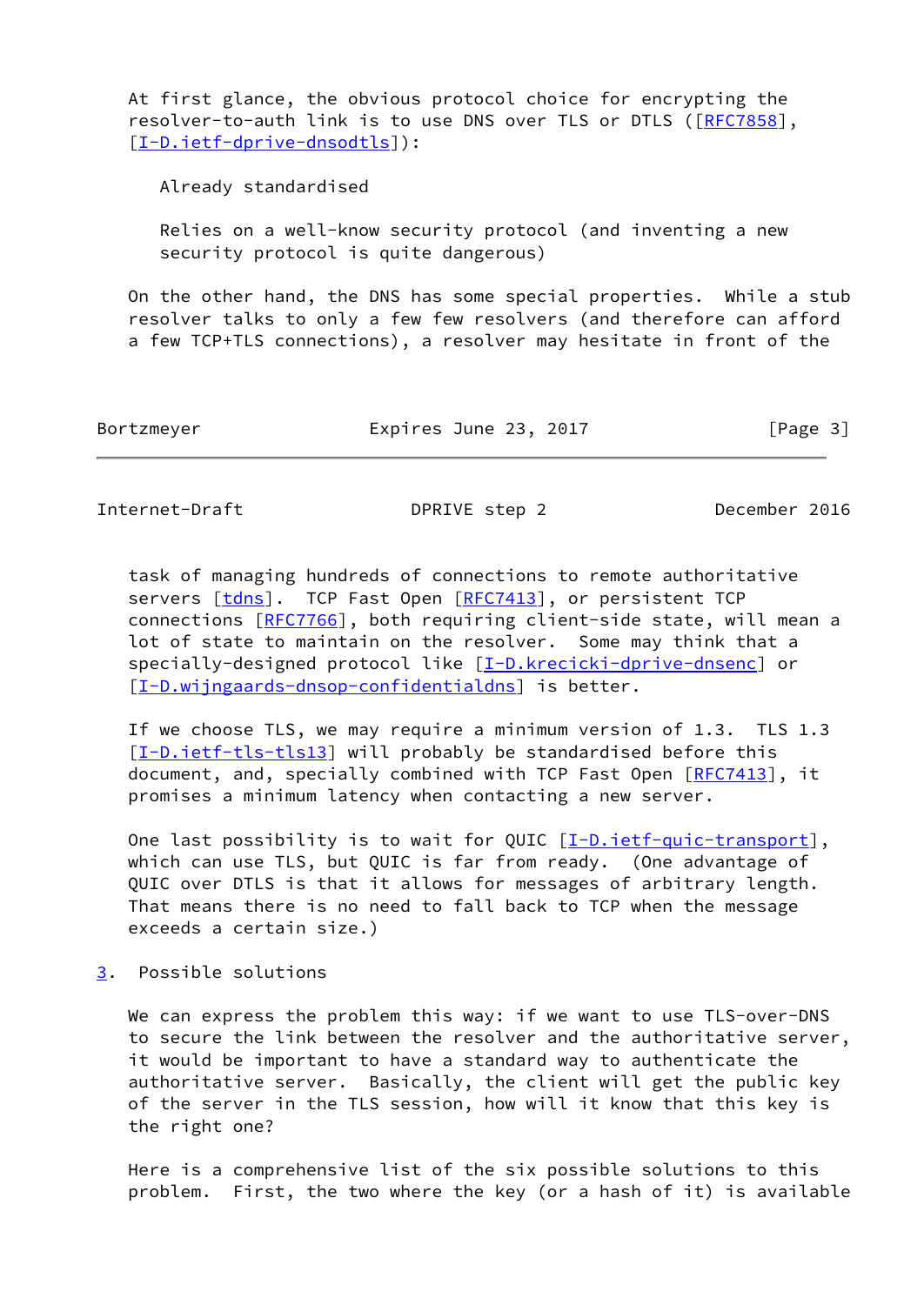somewhere else than in the TLS session.

<span id="page-4-0"></span>[3.1](#page-4-0). Encode key in name

We could encode the key in the authoritative server name (as in DNScurve [\[dnscurve](#page-10-4)] [\[I-D.dempsky-dnscurve](#page-9-5)]). Here is an example of a domain using DNScurve: the names of the authoritative name servers are a Base-32 encoded form of the server's Curve25519 public key.

% dig +short NS yp.to

 uz5dz39x8xk8wyq3dzn7vpt670qmvzx0zd9zg4ldwldkv6kx9ft090.ns.yp.to. uz5hjgptn63q5qlch6xlrw63tf6vhvvu6mjwn0s31buw1lhmlk14kd.ns.yp.to. uz5uu2c7j228ujjccp3ustnfmr4pgcg5ylvt16kmd0qzw7bbjgd5xq.ns.yp.to.

 Securely transmitting the key would therefore be a by-product of delegation. Among the limits of this solution, the length of these names limit the number of possible name servers, if we want to keep the delegation short. Also, it requires a cryptographic algorithm where keys are short (which means no RSA).

Bortzmeyer **Expires June 23, 2017** [Page 4]

<span id="page-4-2"></span>Internet-Draft DPRIVE step 2 December 2016

 If we want to add cryptographic agility to this solution, we will need a few bytes before the key itself, to indicate, for instance, the algorithm it uses. It will reduce the possible key size even more. (There was a suggestion to use the prefix "djb--" to clearly indicate this name doubles as a key...)

<span id="page-4-1"></span>[3.2](#page-4-1). Key in DNS

 We could publish keys in the DNS, secured with DNSSEC (as in DANE [\[RFC6698](https://datatracker.ietf.org/doc/pdf/rfc6698)]). This raises an interesting bootstrap problem: we need the key to get information privately with the DNS but we need the DNS to do so. A possible solution is to have an "unsecure" mode to retrieve the initial key material. The algorithm could be:

 (0)The resolver remembers the keys of the authoritative name servers (in the same way it remembers the lowest RTT among a NS RRset),

 (1)When the resolver needs to talk to a server (say ns1.example.net) for which it does not know the key, it does a TLSA request for \_853.\_tcp.ns1.example.net,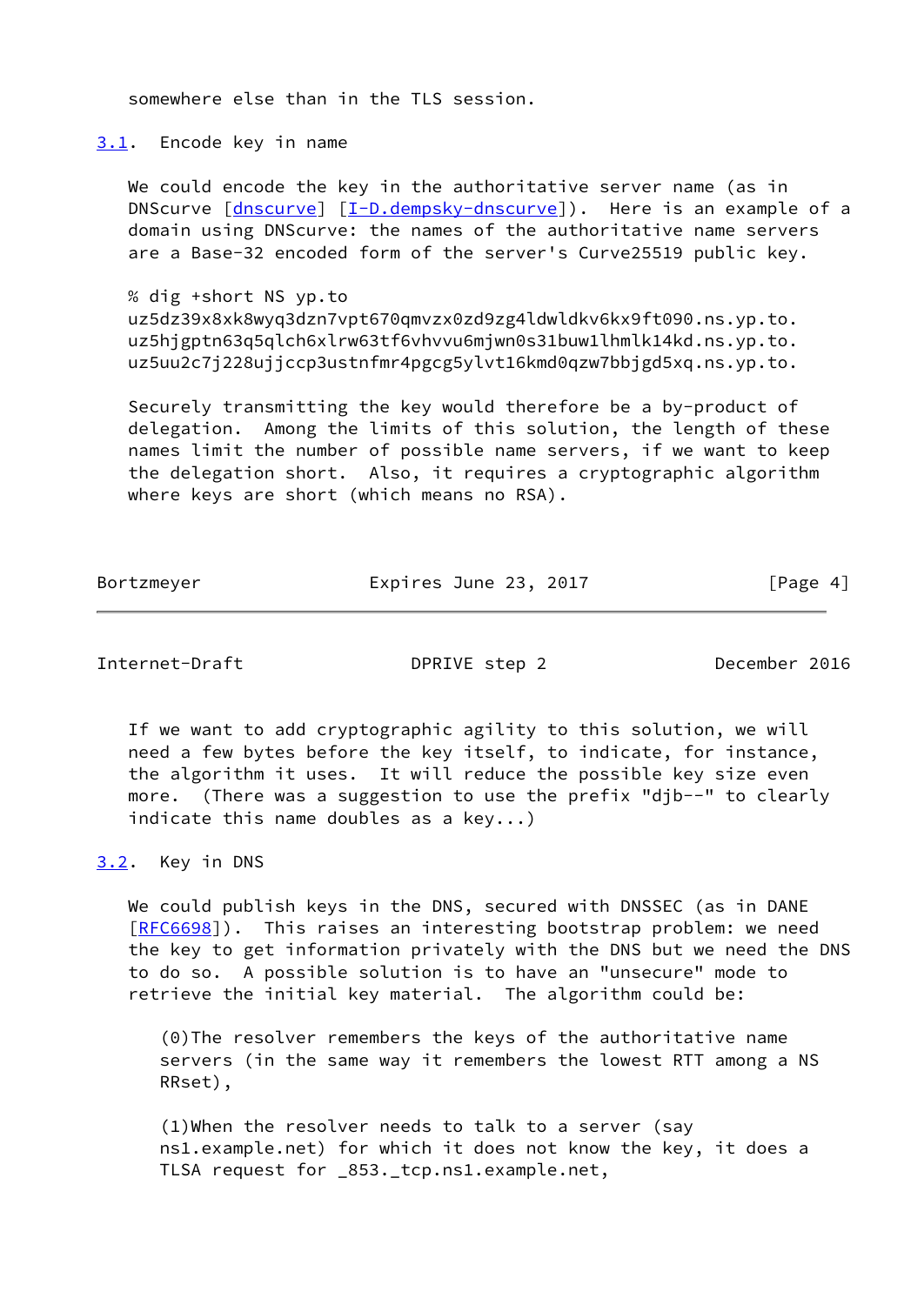(2)If the resolution of this request requires to talk to the very server we search the key for, the resolver connects to this server with TLS to port 853, does not authenticate, and sends the query. This step offers no authentication ("opportunistic"?).

(See also  $[I-D.iett-dprive-dtls-and-tls-profiles]$ , section 9.2.) The real algorithm will need to be more complicated since there are several servers per zone. A resolver may use the knowledge of TLS authentication it has to choose an authoritative name server among a NS RRset.

 Another solution is for the authoritative name server to use [\[I-D.ietf-tls-dnssec-chain-extension](#page-9-6)] to send all the necessary DNSSEC records over TLS.

<span id="page-5-0"></span>[3.3](#page-5-0). PKIX

We could use the X.509 security model  $[REC5280]$ ). The certificates for authoritative name servers would be signed by regular CAs, with the name of the server in the Subject Alternative Name (or may be its IP address in this field, but, as far as the author knows, few CAs issue certificates for IP addresses).

 One of the problems is that resolvers will probably have different sets of trusted CA so an authoritative name server will not know in advance what percentage of the resolvers may authenticate it.

| Bortzmeyer | Expires June 23, 2017 | [Page 5] |
|------------|-----------------------|----------|
|------------|-----------------------|----------|

<span id="page-5-2"></span>Internet-Draft DPRIVE step 2 December 2016

 Of course, this technique would not work if the server used raw public keys ([\[RFC7250](https://datatracker.ietf.org/doc/pdf/rfc7250)].

<span id="page-5-1"></span>[3.4](#page-5-1). "reverse" DNS

 The resolver could start from the IP address of the authoritative name server, and get a key from the name in the in-addr.arpa or ip6.arpa zone. For instance, if the authoritative server will be queried at 2001:db8:42:cafe::1:53, the request will be done for 3.5.0 .0.1.0.0.0.0.0.0.0.0.0.0.0.e.f.a.c.2.4.0.0.8.b.d.0.1.0.0.2.ip6.arpa.

 There is also a boostrapping problem here too, but since there are only five RIR that manage the reverse DNS some sort of hard-coded or semi-hard-coded setup might be possible.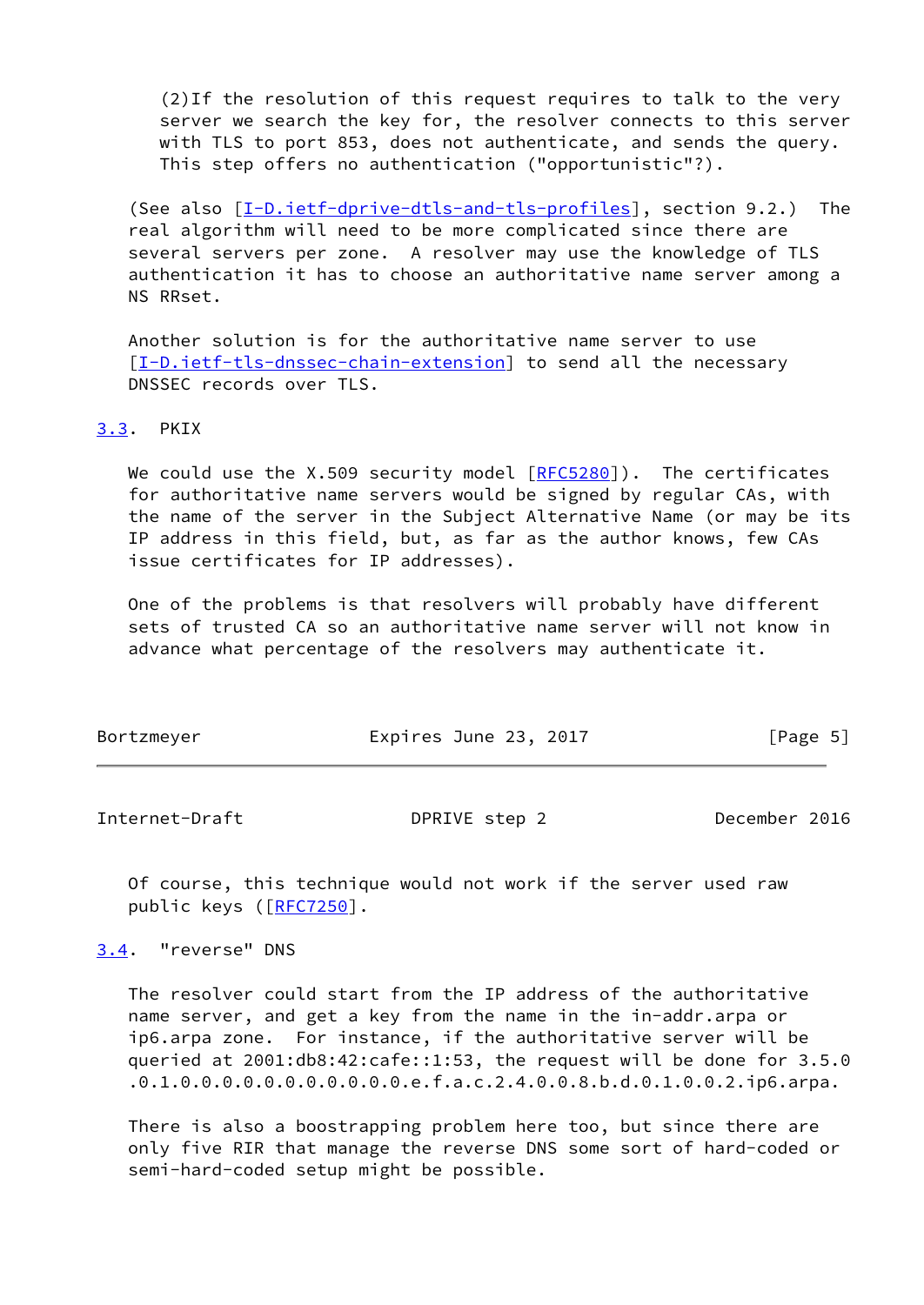Unfortunately the operators for the space are often different from the operators of the DNS, so this is often not a reasonable solution administratively.

## <span id="page-6-0"></span>[3.5](#page-6-0). CGA

 Another solution starting from the IP address of the authoritative name server would be to use CGA ([\[RFC3972](https://datatracker.ietf.org/doc/pdf/rfc3972)]). The IPv6 address encodes the public key in the lower 64-bits of the address. So we could use the IPv6 address as the public key of the servers.

 This only works for IPv6, doesn't have (much) cryptographic agility, and raises serious layering violation issues.

## <span id="page-6-1"></span>[3.6](#page-6-1). Lax security

 Finally, we could simply not check the keys at all, accepting anything. This would break privacy promises, when there is an active attacker, able to pose as the authoritative name server. But it is still better, privacy-wise, than the current situation where DNS requests are sent in clear text.

 Note that some of these proposals to authenticate the server also have the side-effect of signaling if the server is able and willing to do encryption. This is the case with key in the name and of course of DANE. In the other cases, the only way for a resolver to know if a server is supposed to accept encryption is to try it.

## <span id="page-6-2"></span>[4](#page-6-2). Miscellaneous

 A resolver may use a combination of these solutions. For instance, trying PKIX authentication (it does not require an extra lookup, except may be OCSP), if it fails, search a TLSA record, if there is

| Bortzmeyer | Expires June 23, 2017 | [Page 6] |  |
|------------|-----------------------|----------|--|
|            |                       |          |  |

<span id="page-6-3"></span>Internet-Draft DPRIVE step 2 December 2016

 none, depending on the resolver's policy, accept anyway. Clearly, trying all six solutions is unrealistic so some guidance on how to combine them will be necessary.

 Trying the various solutions in sequence may seriously increase the latency, specially if there are timeouts involved. Using parallel attemps ("happy eyeballs", [[RFC6555\]](https://datatracker.ietf.org/doc/pdf/rfc6555)) seem therefore crucial.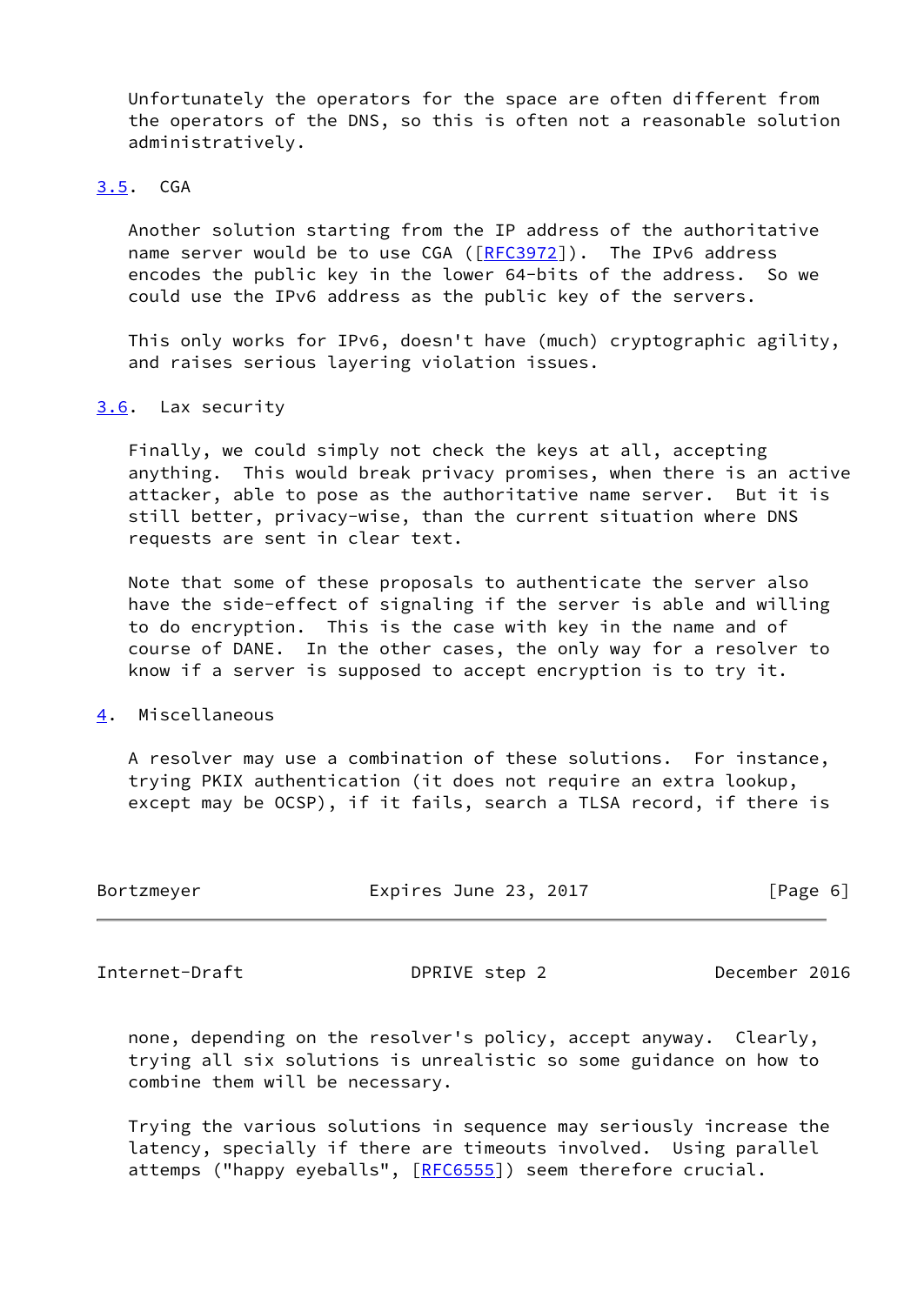All these solutions can be improved by things like automatic key pinning  $([RFC6797])$  $([RFC6797])$  $([RFC6797])$ .

 An authoritative name server cannot know if the resolver authentified it, and how. In the future, it may be interesting to have a EDNS option to signal a successful authentication, or a failure, but this is out of scope currently.

 If it is a concern that the same authoritative name servers are used for ordinary DNS and for encrypted DNS, there are several solutions. We may use front-end systems dispatching requests to port 53 and 853 to different servers. Or we may introduce a new delegation RR type, PNS (for Privacy Name Server), located only in the child zone (to avoid depending on a change of the provisioning software in the parent).

<span id="page-7-0"></span>[5](#page-7-0). IANA Considerations

 There is currently nothing to do for IANA. The future chosen solution may require some IANA action, such as a registry.

<span id="page-7-1"></span>[6](#page-7-1). Security Considerations

For the time being, refer to each subsection under **Section 3** to have an analysis of its security.

 A general problem with all (or most?) encryption protocols will be the state to be kept in the server. It may make some denial-of service attacks easier, of the protocol is not properly designed.

<span id="page-7-2"></span>[7](#page-7-2). Acknowledgments

 Shane Kerr for the ideas on authentication by IP address and John Heidemann for the list of criteria for evaluation.

<span id="page-7-3"></span>[8](#page-7-3). References

Bortzmeyer **Expires June 23, 2017** [Page 7]

<span id="page-7-5"></span>Internet-Draft DPRIVE step 2 December 2016

<span id="page-7-4"></span>[8.1](#page-7-4). Normative References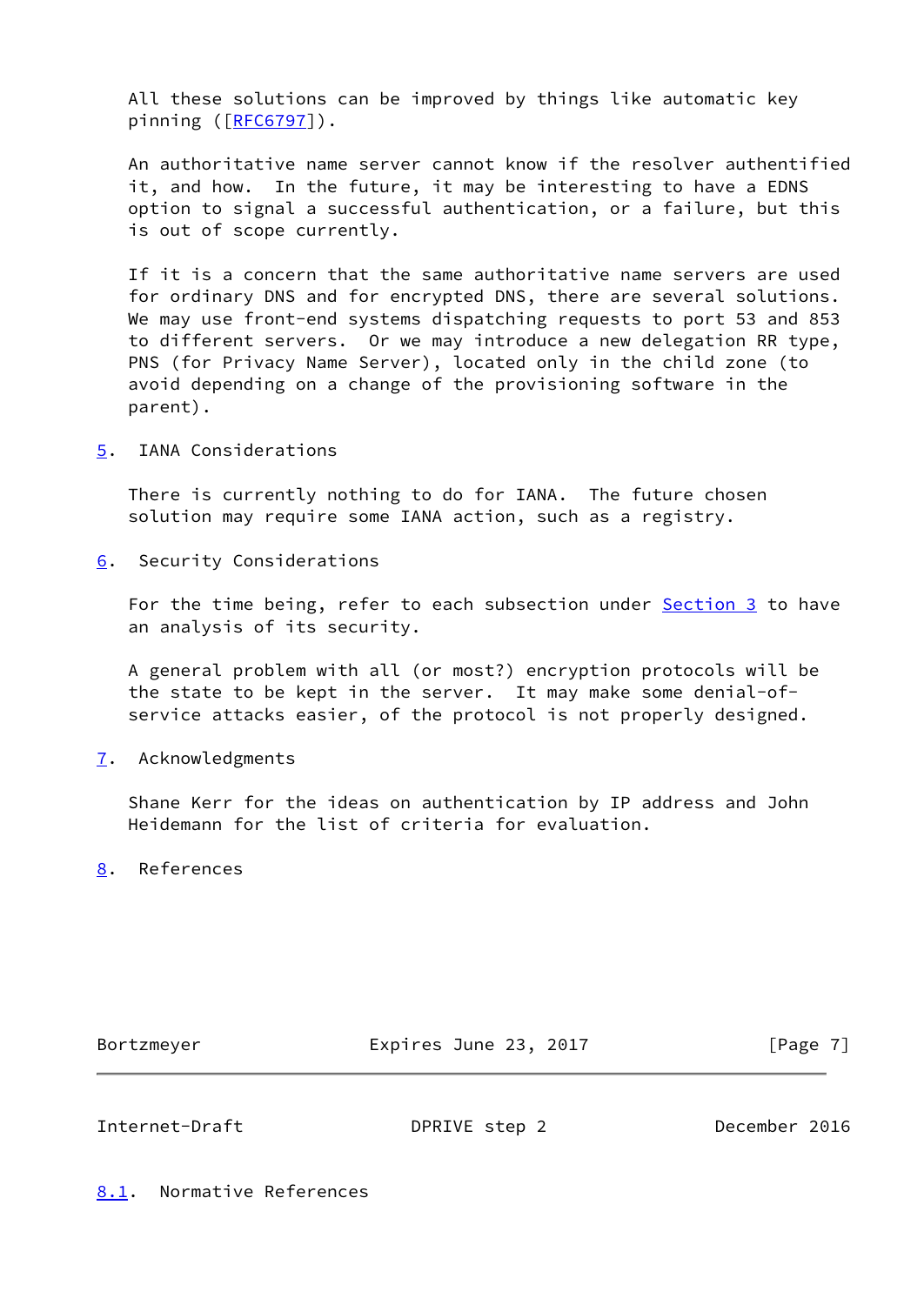- [RFC7858] Hu, Z., Zhu, L., Heidemann, J., Mankin, A., Wessels, D., and P. Hoffman, "Specification for DNS over Transport Layer Security (TLS)", [RFC 7858](https://datatracker.ietf.org/doc/pdf/rfc7858), DOI 10.17487/RFC7858, May 2016, [<http://www.rfc-editor.org/info/rfc7858](http://www.rfc-editor.org/info/rfc7858)>.
- <span id="page-8-1"></span> [I-D.ietf-dprive-dtls-and-tls-profiles] Dickinson, S., Gillmor, D., and T. Reddy, "Authentication and (D)TLS Profile for DNS-over-(D)TLS", [draft-ietf](https://datatracker.ietf.org/doc/pdf/draft-ietf-dprive-dtls-and-tls-profiles-07) [dprive-dtls-and-tls-profiles-07](https://datatracker.ietf.org/doc/pdf/draft-ietf-dprive-dtls-and-tls-profiles-07) (work in progress), October 2016.
- <span id="page-8-0"></span>[8.2](#page-8-0). Informative References
	- [RFC3972] Aura, T., "Cryptographically Generated Addresses (CGA)", [RFC 3972,](https://datatracker.ietf.org/doc/pdf/rfc3972) DOI 10.17487/RFC3972, March 2005, <<http://www.rfc-editor.org/info/rfc3972>>.
	- [RFC5280] Cooper, D., Santesson, S., Farrell, S., Boeyen, S., Housley, R., and W. Polk, "Internet X.509 Public Key Infrastructure Certificate and Certificate Revocation List (CRL) Profile", [RFC 5280,](https://datatracker.ietf.org/doc/pdf/rfc5280) DOI 10.17487/RFC5280, May 2008, <<http://www.rfc-editor.org/info/rfc5280>>.
	- [RFC6555] Wing, D. and A. Yourtchenko, "Happy Eyeballs: Success with Dual-Stack Hosts", [RFC 6555](https://datatracker.ietf.org/doc/pdf/rfc6555), DOI 10.17487/RFC6555, April 2012, [<http://www.rfc-editor.org/info/rfc6555](http://www.rfc-editor.org/info/rfc6555)>.
	- [RFC6698] Hoffman, P. and J. Schlyter, "The DNS-Based Authentication of Named Entities (DANE) Transport Layer Security (TLS) Protocol: TLSA", [RFC 6698,](https://datatracker.ietf.org/doc/pdf/rfc6698) DOI 10.17487/RFC6698, August 2012, [<http://www.rfc-editor.org/info/rfc6698](http://www.rfc-editor.org/info/rfc6698)>.
	- [RFC6797] Hodges, J., Jackson, C., and A. Barth, "HTTP Strict Transport Security (HSTS)", [RFC 6797,](https://datatracker.ietf.org/doc/pdf/rfc6797) DOI 10.17487/RFC6797, November 2012, <<http://www.rfc-editor.org/info/rfc6797>>.
	- [RFC7250] Wouters, P., Ed., Tschofenig, H., Ed., Gilmore, J., Weiler, S., and T. Kivinen, "Using Raw Public Keys in Transport Layer Security (TLS) and Datagram Transport Layer Security (DTLS)", [RFC 7250,](https://datatracker.ietf.org/doc/pdf/rfc7250) DOI 10.17487/RFC7250, June 2014, <<http://www.rfc-editor.org/info/rfc7250>>.
	- [RFC7413] Cheng, Y., Chu, J., Radhakrishnan, S., and A. Jain, "TCP Fast Open", [RFC 7413,](https://datatracker.ietf.org/doc/pdf/rfc7413) DOI 10.17487/RFC7413, December 2014, <<http://www.rfc-editor.org/info/rfc7413>>.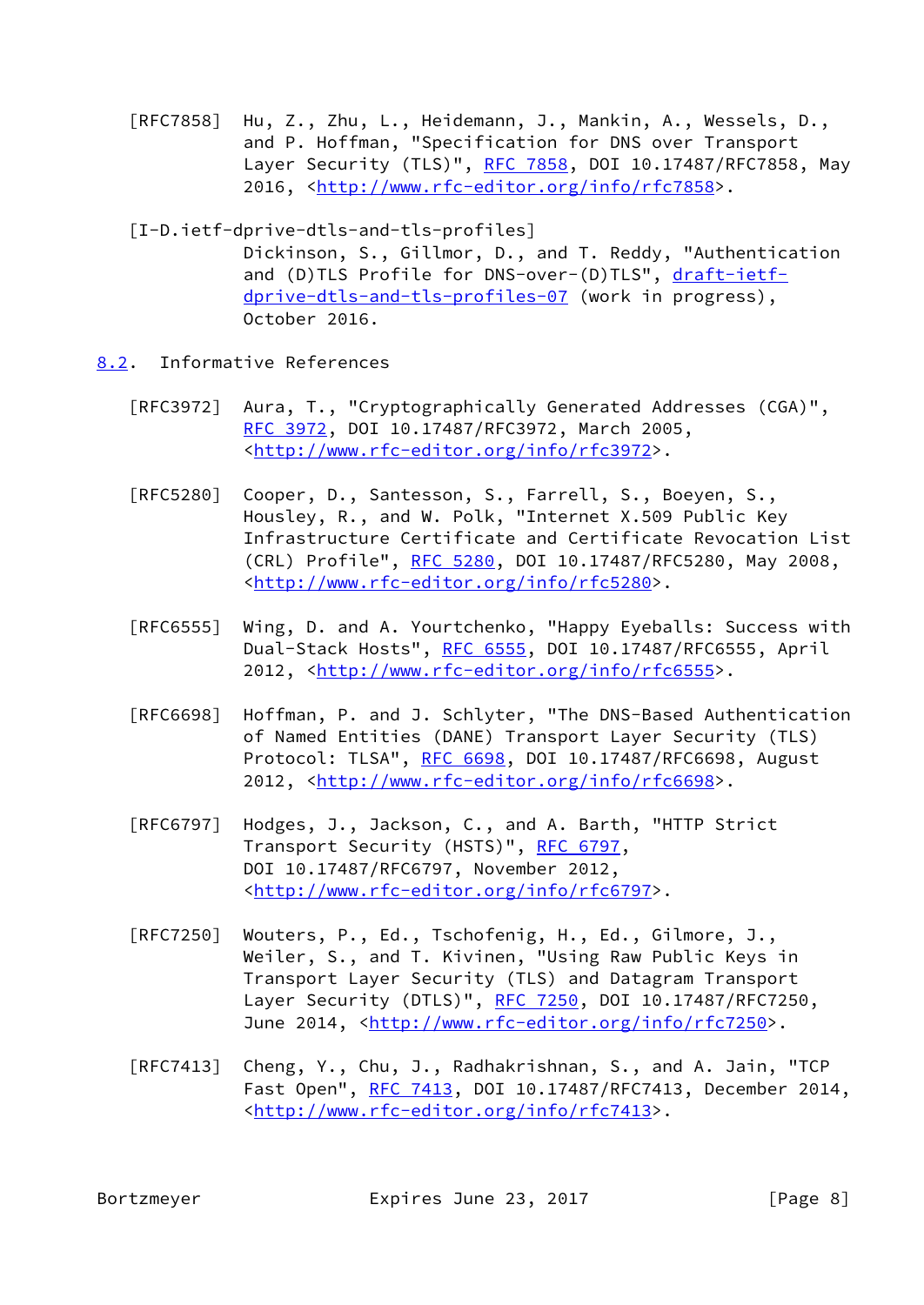Internet-Draft DPRIVE step 2 December 2016

- [RFC7626] Bortzmeyer, S., "DNS Privacy Considerations", [RFC 7626](https://datatracker.ietf.org/doc/pdf/rfc7626), DOI 10.17487/RFC7626, August 2015, <<http://www.rfc-editor.org/info/rfc7626>>.
- [RFC7696] Housley, R., "Guidelines for Cryptographic Algorithm Agility and Selecting Mandatory-to-Implement Algorithms", [BCP 201](https://datatracker.ietf.org/doc/pdf/bcp201), [RFC 7696,](https://datatracker.ietf.org/doc/pdf/rfc7696) DOI 10.17487/RFC7696, November 2015, <<http://www.rfc-editor.org/info/rfc7696>>.
- [RFC7766] Dickinson, J., Dickinson, S., Bellis, R., Mankin, A., and D. Wessels, "DNS Transport over TCP - Implementation Requirements", [RFC 7766](https://datatracker.ietf.org/doc/pdf/rfc7766), DOI 10.17487/RFC7766, March 2016, <<http://www.rfc-editor.org/info/rfc7766>>.
- <span id="page-9-5"></span>[I-D.dempsky-dnscurve]

 Dempsky, M., "DNSCurve: Link-Level Security for the Domain Name System", [draft-dempsky-dnscurve-01](https://datatracker.ietf.org/doc/pdf/draft-dempsky-dnscurve-01) (work in progress), February 2010.

<span id="page-9-4"></span>[I-D.ietf-quic-transport]

 Iyengar, J. and M. Thomson, "QUIC: A UDP-Based Multiplexed and Secure Transport", [draft-ietf-quic-transport-00](https://datatracker.ietf.org/doc/pdf/draft-ietf-quic-transport-00) (work in progress), November 2016.

- <span id="page-9-1"></span> [I-D.krecicki-dprive-dnsenc] Krecicki, W., "Stateless DNS Encryption", [draft-krecicki](https://datatracker.ietf.org/doc/pdf/draft-krecicki-dprive-dnsenc-01) [dprive-dnsenc-01](https://datatracker.ietf.org/doc/pdf/draft-krecicki-dprive-dnsenc-01) (work in progress), October 2015.
- <span id="page-9-2"></span>[I-D.wijngaards-dnsop-confidentialdns]

Wijngaards, W. and G. Wiley, "Confidential DNS", [draft](https://datatracker.ietf.org/doc/pdf/draft-wijngaards-dnsop-confidentialdns-03) [wijngaards-dnsop-confidentialdns-03](https://datatracker.ietf.org/doc/pdf/draft-wijngaards-dnsop-confidentialdns-03) (work in progress), March 2015.

<span id="page-9-3"></span>[I-D.ietf-tls-tls13]

 Rescorla, E., "The Transport Layer Security (TLS) Protocol Version 1.3", [draft-ietf-tls-tls13-18](https://datatracker.ietf.org/doc/pdf/draft-ietf-tls-tls13-18) (work in progress), October 2016.

<span id="page-9-6"></span>[I-D.ietf-tls-dnssec-chain-extension]

 Shore, M., Barnes, R., Huque, S., and W. Toorop, "A DANE Record and DNSSEC Authentication Chain Extension for TLS", [draft-ietf-tls-dnssec-chain-extension-01](https://datatracker.ietf.org/doc/pdf/draft-ietf-tls-dnssec-chain-extension-01) (work in progress), July 2016.

<span id="page-9-0"></span> [I-D.ietf-dprive-dnsodtls] Reddy, T., Wing, D., and P. Patil, "Specification for DNS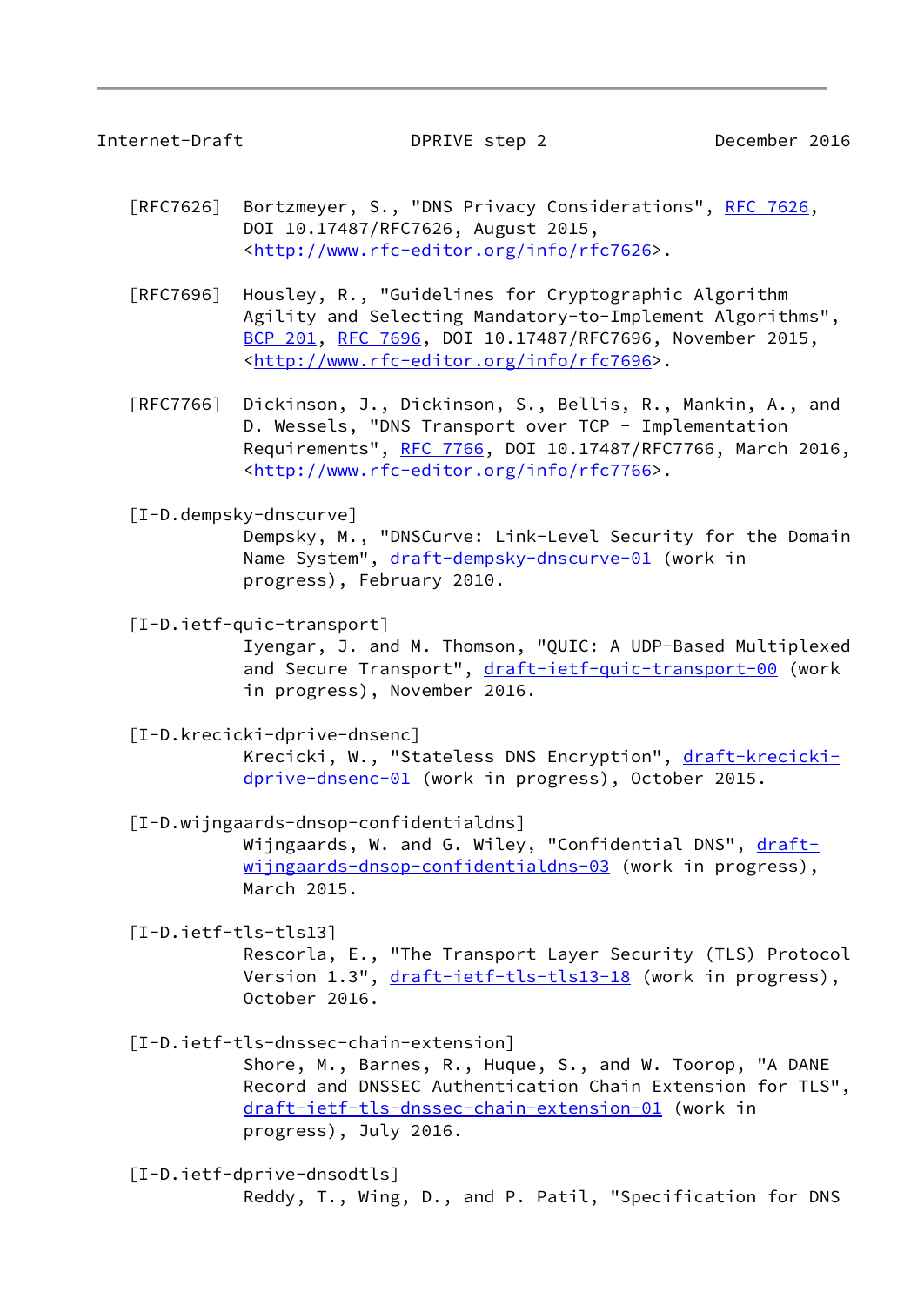over Datagram Transport Layer Security (DTLS)", [draft](https://datatracker.ietf.org/doc/pdf/draft-ietf-dprive-dnsodtls-13) [ietf-dprive-dnsodtls-13](https://datatracker.ietf.org/doc/pdf/draft-ietf-dprive-dnsodtls-13) (work in progress), November 2016.

<span id="page-10-4"></span><span id="page-10-2"></span>

| Bortzmeyer             | Expires June 23, 2017                                                                                                                                                                                                                                                         | [Page 9]      |
|------------------------|-------------------------------------------------------------------------------------------------------------------------------------------------------------------------------------------------------------------------------------------------------------------------------|---------------|
| Internet-Draft         | DPRIVE step 2                                                                                                                                                                                                                                                                 | December 2016 |
| [dnscurve]             | Bernstein, D., "DNSCurve: Usable security for DNS", June<br>2009, <http: dnscurve.org=""></http:> .                                                                                                                                                                           |               |
| $\lceil$ tdns $\rceil$ | Liang, Z., Wessels, D., Zi, H., Heidemann, J., Mankin, A.,<br>and N. Somaiya, "T-DNS: Connection-Oriented DNS to Improve<br>Privacy and Security; USC/ISI Technical Report ISI-TR-<br>706", August 2014,<br><http: papers="" www.isi.edu="" zhu16b.pdf="" ~johnh="">.</http:> |               |

## <span id="page-10-3"></span><span id="page-10-1"></span>[8.3](#page-10-1). URIs

<span id="page-10-0"></span>[1] <https://github.com/bortzmeyer/ietf-dprive-step-2>

Author's Address

 Stephane Bortzmeyer AFNIC 1, rue Stephenson Montigny-le-Bretonneux 78180 France

 Phone: +33 1 39 30 83 46 Email: bortzmeyer+ietf@nic.fr URI: <http://www.afnic.fr/>